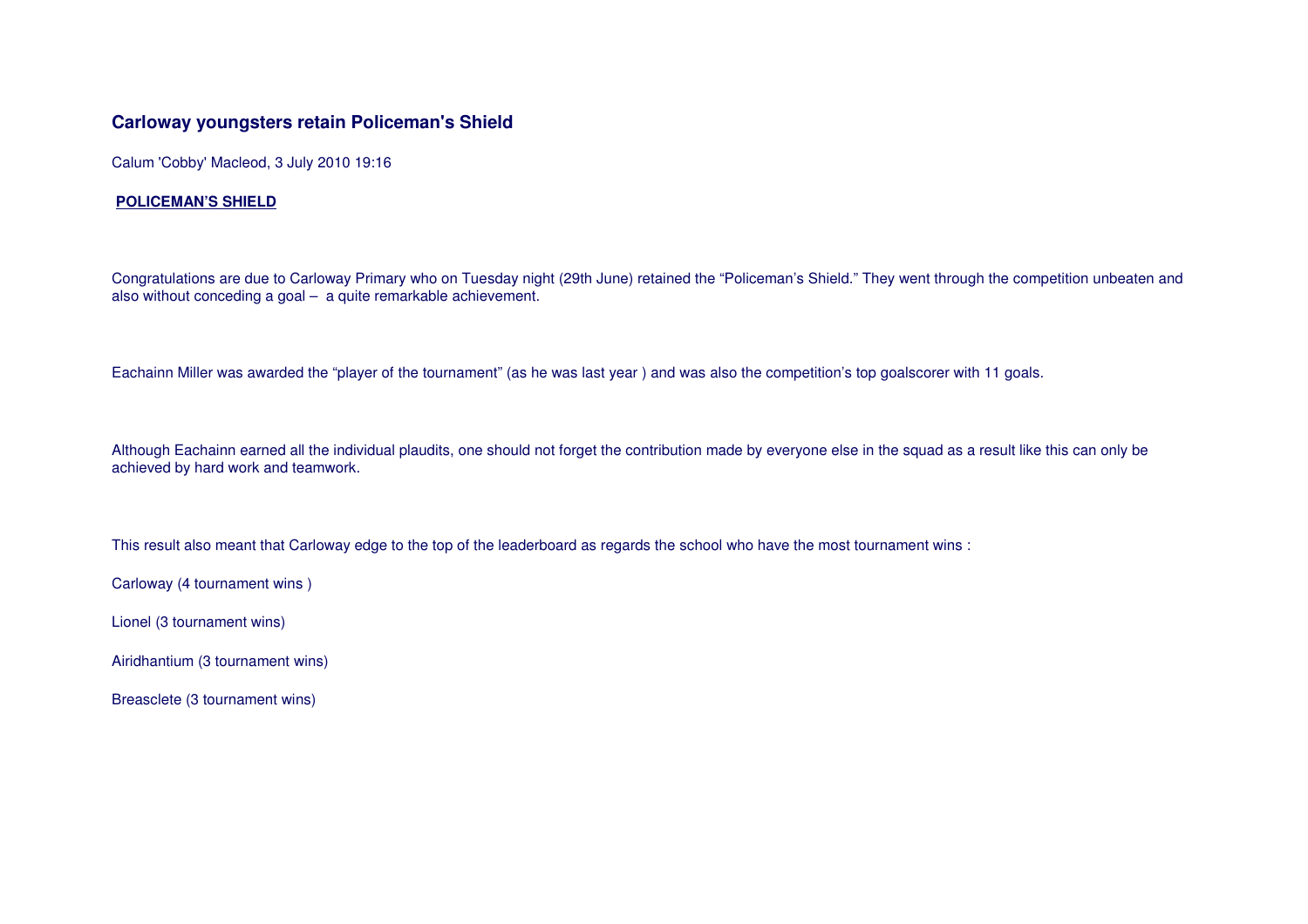## RESULTS :

### **Section A**

```
 Carloway 1 Shawbost 0 - Eachainn Miller (1)
```
Carloway 5 Bernera 0 - Eachainn Miller (3) Owen Macarthur(1) Dylan Foster (1)

Carloway 4 Breasclete 0 - Eachainn Miller (2) Owen Macarthur(1) Michael Macdonald (1)

# **Semi Final**

Carloway 6 Bragar 0 - Eachainn Miller (4) Owen Macarthur(1) Dylan Foster(1)

### **Final**

Carloway 1 Airidhantium 0 - Eachainn Miller(1)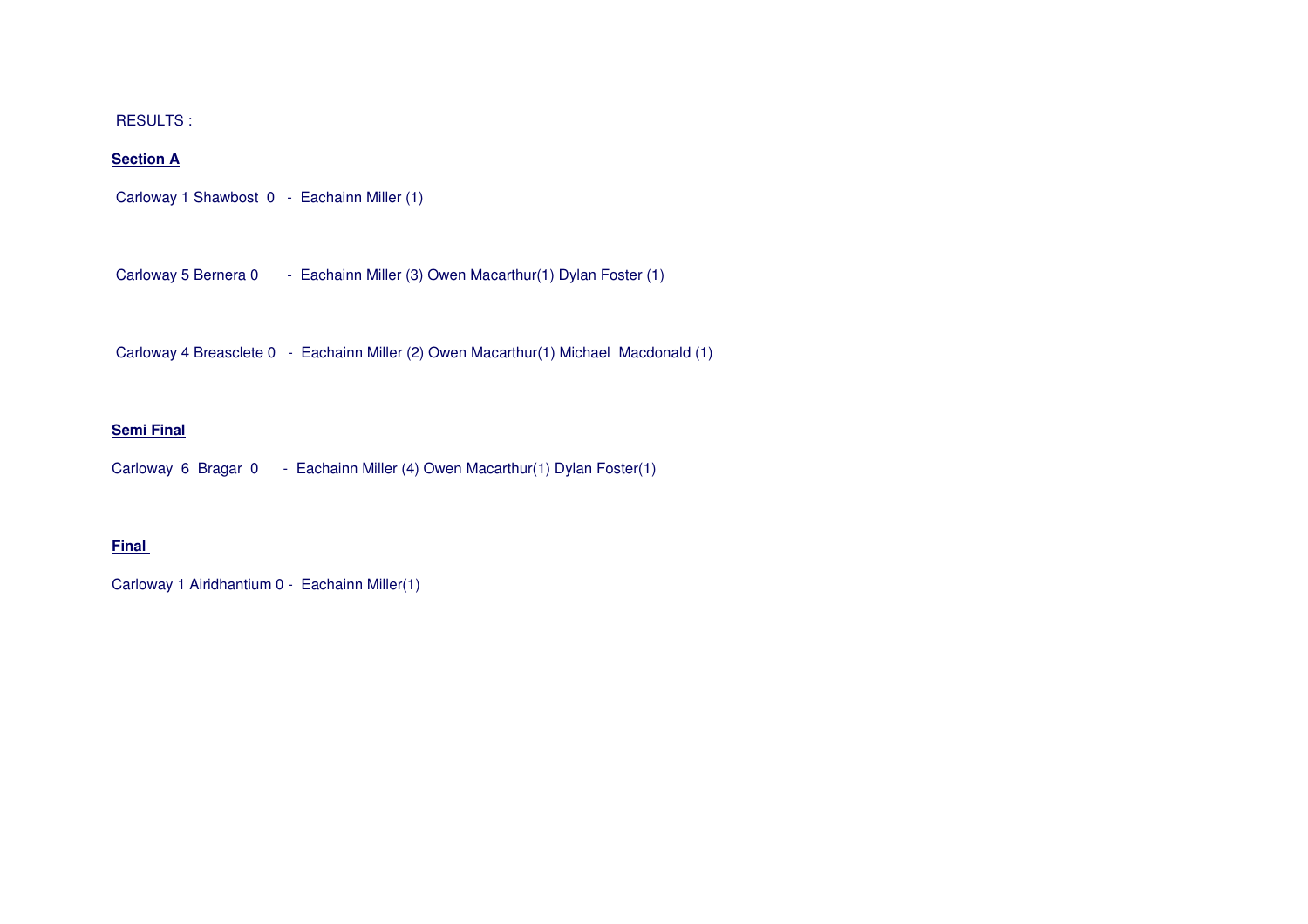